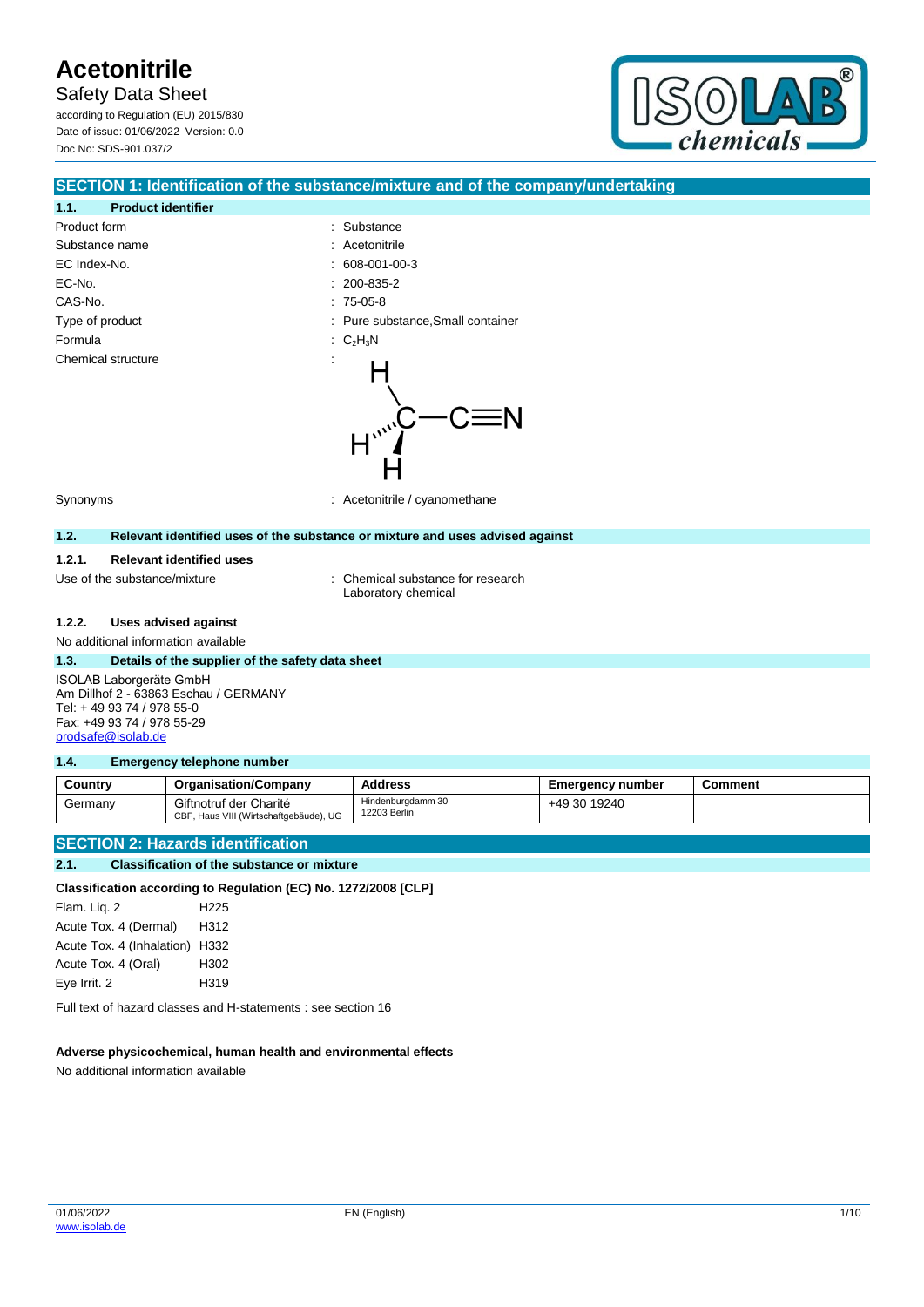## Safety Data Sheet

according to Regulation (EU) 2015/830 Date of issue: 01/06/2022 Version: 0.0 Doc No: SDS-901.037/2



### **2.2. Label elements**

## Labelling according to Regulation (EC) No. 1272/2008 [CLP]

Hazard pictograms (CLP) :

|                                | ▼<br>GHS02<br>GHS07                                                                                                                                                                                                                                                                                                                                                                                                                         |
|--------------------------------|---------------------------------------------------------------------------------------------------------------------------------------------------------------------------------------------------------------------------------------------------------------------------------------------------------------------------------------------------------------------------------------------------------------------------------------------|
| Signal word (CLP)              | : Danger                                                                                                                                                                                                                                                                                                                                                                                                                                    |
| Hazard statements (CLP)        | : H225 - Highly flammable liquid and vapour<br>H302 + H312 + H332 - Harmful if swallowed, in contact with skin or if inhaled<br>H319 - Causes serious eye irritation.                                                                                                                                                                                                                                                                       |
| Precautionary statements (CLP) | : P210 - Keep away from heat/sparks/open flames/hot surfaces. - No smoking<br>P240 - Ground/bond container and receiving equipment<br>P302+P352 - IF ON SKIN: Wash with plenty of soap and water<br>P305 + P351 + P338 - IF IN EYES: Rinse cautiously with water for several minutes. Remove<br>contact lenses, if present and easy to do. Continue rinsing.<br>P403+233 - Store in a well-ventilated place. Keep container tightly closed. |

**ANTI** 

## **2.3. Other hazards**

### No additional information available

| <b>SECTION 3: Composition/information on ingredients</b> |                                                                        |     |  |  |  |
|----------------------------------------------------------|------------------------------------------------------------------------|-----|--|--|--|
| 3.1.<br><b>Substances</b>                                |                                                                        |     |  |  |  |
| <b>Name</b><br><b>Product identifier</b><br>%            |                                                                        |     |  |  |  |
| Acetonitrile                                             | (CAS-No.) 75-05-8<br>(EC-No.) 200-835-2<br>(EC Index-No.) 608-001-00-3 | 100 |  |  |  |

#### Full text of H-statements: see section 16

### **3.2. Mixtures**

Not applicable

| <b>SECTION 4: First aid measures</b>                                |                                                                                                                                                                                                                                                                                                                                                                                                                                                                                                                                                                            |
|---------------------------------------------------------------------|----------------------------------------------------------------------------------------------------------------------------------------------------------------------------------------------------------------------------------------------------------------------------------------------------------------------------------------------------------------------------------------------------------------------------------------------------------------------------------------------------------------------------------------------------------------------------|
| 4.1.<br><b>Description of first aid measures</b>                    |                                                                                                                                                                                                                                                                                                                                                                                                                                                                                                                                                                            |
| First-aid measures general                                          | Check the vital functions. Unconscious: maintain adequate airway and respiration. Respiratory<br>arrest: artificial respiration or oxygen. Cardiac arrest: perform resuscitation. Victim conscious<br>with laboured breathing: half-seated. Victim in shock: on his back with legs slightly raised.<br>Vomiting: prevent asphyxia/aspiration pneumonia. Prevent cooling by covering the victim (no<br>warming up). Keep watching the victim. Give psychological aid. Keep the victim calm, avoid<br>physical strain. Depending on the victim's condition: doctor/hospital. |
| First-aid measures after inhalation                                 | Remove the victim into fresh air. Do not apply mouth-to-mouth resuscitation. Respiratory<br>problems: consult a doctor/medical service.                                                                                                                                                                                                                                                                                                                                                                                                                                    |
| First-aid measures after skin contact                               | Wash immediately with lots of water. Soap may be used. Do not apply (chemical) neutralizing<br>agents. Take victim to a doctor if irritation persists.                                                                                                                                                                                                                                                                                                                                                                                                                     |
| First-aid measures after eye contact                                | Rinse immediately with plenty of water. Do not apply neutralizing agents. Take victim to an<br>ophthalmologist if irritation persists.                                                                                                                                                                                                                                                                                                                                                                                                                                     |
| First-aid measures after ingestion                                  | Rinse mouth with water. Immediately after ingestion: give lots of water to drink. Do not induce<br>vomiting. Call Poison Information Centre (www.big.be/antigif.htm). Consult a doctor/medical<br>service if you feel unwell. Ingestion of large quantities: immediately to hospital. Take the<br>container/vomit to the doctor/hospital. Doctor: administration of chemical antidote.                                                                                                                                                                                     |
| 4.2.<br>Most important symptoms and effects, both acute and delayed |                                                                                                                                                                                                                                                                                                                                                                                                                                                                                                                                                                            |
| Symptoms/effects after inhalation                                   | EXPOSURE TO HIGH CONCENTRATIONS: Irritation of the respiratory tract. Irritation of the<br>nasal mucous membranes. FOLLOWING SYMPTOMS MAY APPEAR LATER: Feeling of<br>weakness. Headache. Dizziness. Mental confusion. Nausea. Vomiting. Change in the<br>haemogramme/blood composition. Increased salivation. Disturbances of heart rate. Respiratory<br>difficulties. Disturbances of consciousness. Cramps/uncontrolled muscular contractions. Risk of<br>lung oedema.                                                                                                  |
| Symptoms/effects after skin contact                                 | FOLLOWING SYMPTOMS MAY APPEAR LATER: Symptoms similar to those listed under<br>inhalation.                                                                                                                                                                                                                                                                                                                                                                                                                                                                                 |
| Symptoms/effects after eye contact                                  | Irritation of the eye tissue.                                                                                                                                                                                                                                                                                                                                                                                                                                                                                                                                              |
| 01/06/2022<br>www.isolab.de                                         | EN (English)<br>2/10                                                                                                                                                                                                                                                                                                                                                                                                                                                                                                                                                       |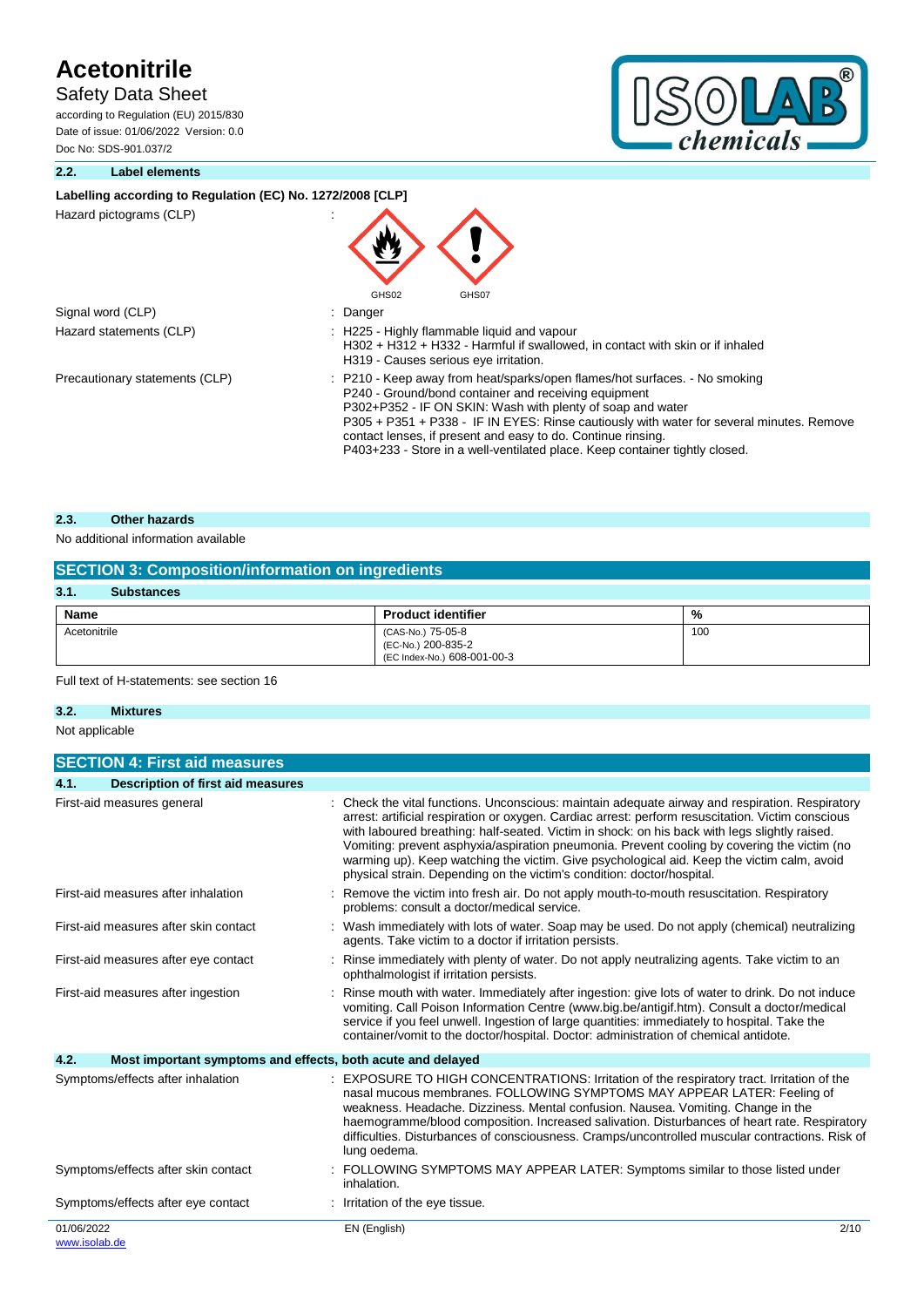## Safety Data Sheet according to Regulation (EU) 2015/830

| <i>chemicals</i><br>Q |
|-----------------------|

Date of issue: 01/06/2022 Version: 0.0 Doc No: SDS-901.037/2

Symptoms/effects after ingestion : Risk of aspiration pneumonia. FOLLOWING SYMPTOMS MAY APPEAR LATER: Symptoms similar to those listed under inhalation. Chronic symptoms : ON CONTINUOUS/REPEATED EXPOSURE/CONTACT: No specific information available. SIMILAR PRODUCTS CAUSE FOLLOWING SYMPTOMS: Runny nose. Feeling of weakness. Headache. Dizziness. Gastrointestinal complaints. Loss of appetite. Loss of weight.

### **4.3. Indication of any immediate medical attention and special treatment needed**

No additional information available

|                         | <b>SECTION 5: Fire-fighting measures</b>              |                                                                                                                                                                                                                                                                                     |
|-------------------------|-------------------------------------------------------|-------------------------------------------------------------------------------------------------------------------------------------------------------------------------------------------------------------------------------------------------------------------------------------|
| 5.1.                    | <b>Extinguishing media</b>                            |                                                                                                                                                                                                                                                                                     |
|                         | Suitable extinguishing media                          | Alcohol-resistant foam. BC powder. Carbon dioxide. MAJOR FIRE: Water spray. Polyvalent<br>foam.                                                                                                                                                                                     |
|                         | Unsuitable extinguishing media                        | : Solid water jet ineffective as extinguishing medium.                                                                                                                                                                                                                              |
| 5.2.                    | Special hazards arising from the substance or mixture |                                                                                                                                                                                                                                                                                     |
| Fire hazard             |                                                       | : DIRECT FIRE HAZARD. Highly flammable. Gas/vapour flammable with air within explosion<br>limits. INDIRECT FIRE HAZARD. May be ignited by sparks. Gas/vapour spreads at floor level:<br>ignition hazard. Reactions involving a fire hazard: see "Reactivity Hazard".                |
| <b>Explosion hazard</b> |                                                       | DIRECT EXPLOSION HAZARD. Gas/vapour explosive with air within explosion limits.<br>INDIRECT EXPLOSION HAZARD. may be ignited by sparks. Reactions with explosion<br>hazards: see "Reactivity Hazard".                                                                               |
| 5.3.                    | <b>Advice for firefighters</b>                        |                                                                                                                                                                                                                                                                                     |
|                         | Precautionary measures fire                           | Exposure to fire/heat: keep upwind. Exposure to fire/heat: consider evacuation. Exposure to<br>fire/heat: have neighbourhood close doors and windows.                                                                                                                               |
|                         | Firefighting instructions                             | If exposed to fire cool the closed containers by spraying with water. Do not move the load if<br>exposed to heat. Dilute toxic gases with water spray. Take account of environmentally<br>hazardous firefighting water. Use water moderately and if possible collect or contain it. |
|                         | Protection during firefighting                        | Heat/fire exposure: compressed air/oxygen apparatus.                                                                                                                                                                                                                                |

|                               | <b>SECTION 6: Accidental release measures</b>                       |                                                                                                                                                                                                                                                                                                                                                                                                                                                                                                                                                                                 |  |  |  |
|-------------------------------|---------------------------------------------------------------------|---------------------------------------------------------------------------------------------------------------------------------------------------------------------------------------------------------------------------------------------------------------------------------------------------------------------------------------------------------------------------------------------------------------------------------------------------------------------------------------------------------------------------------------------------------------------------------|--|--|--|
| 6.1.                          | Personal precautions, protective equipment and emergency procedures |                                                                                                                                                                                                                                                                                                                                                                                                                                                                                                                                                                                 |  |  |  |
| 6.1.1.                        | For non-emergency personnel                                         |                                                                                                                                                                                                                                                                                                                                                                                                                                                                                                                                                                                 |  |  |  |
|                               | Protective equipment                                                | Gloves. Protective goggles. Head/neck protection. Protective clothing. See "Material-Handling"<br>to select protective clothing.                                                                                                                                                                                                                                                                                                                                                                                                                                                |  |  |  |
|                               | <b>Emergency procedures</b>                                         | Mark the danger area. Stop engines and no smoking. No naked flames or sparks. Spark- and<br>explosionproof appliances and lighting equipment. Wash contaminated clothes.                                                                                                                                                                                                                                                                                                                                                                                                        |  |  |  |
| 6.1.2.                        | For emergency responders<br>No additional information available     |                                                                                                                                                                                                                                                                                                                                                                                                                                                                                                                                                                                 |  |  |  |
| 6.2.                          | <b>Environmental precautions</b>                                    |                                                                                                                                                                                                                                                                                                                                                                                                                                                                                                                                                                                 |  |  |  |
|                               | Prevent soil and water pollution. Prevent spreading in sewers.      |                                                                                                                                                                                                                                                                                                                                                                                                                                                                                                                                                                                 |  |  |  |
| 6.3.                          | Methods and material for containment and cleaning up                |                                                                                                                                                                                                                                                                                                                                                                                                                                                                                                                                                                                 |  |  |  |
| For containment               |                                                                     | Contain leaking substance. Consult "Material-handling" to select material of containers. Dam up<br>the liquid spill. Try to reduce evaporation. Measure the concentration of the explosive gas-air<br>mixture. Dilute/disperse combustible gas/vapour with water curtain.                                                                                                                                                                                                                                                                                                       |  |  |  |
|                               | Methods for cleaning up                                             | Take up liquid spill into a non combustible material e.g.: sand, earth, vermiculite. Scoop<br>absorbed substance into closing containers. See "Material-handling" for suitable container<br>materials. Carefully collect the spill/leftovers. Contaminated surfaces: clean (treat) with an<br>excess of water. Take collected spill to manufacturer/competent authority. Wash clothing and<br>equipment after handling.                                                                                                                                                         |  |  |  |
| 6.4.                          | <b>Reference to other sections</b>                                  |                                                                                                                                                                                                                                                                                                                                                                                                                                                                                                                                                                                 |  |  |  |
|                               | No additional information available                                 |                                                                                                                                                                                                                                                                                                                                                                                                                                                                                                                                                                                 |  |  |  |
|                               | <b>SECTION 7: Handling and storage</b>                              |                                                                                                                                                                                                                                                                                                                                                                                                                                                                                                                                                                                 |  |  |  |
| 7.1.                          | <b>Precautions for safe handling</b>                                |                                                                                                                                                                                                                                                                                                                                                                                                                                                                                                                                                                                 |  |  |  |
| Precautions for safe handling |                                                                     | Comply with the legal requirements. Remove contaminated clothing immediately. Clean<br>contaminated clothing. Do not discharge the waste into the drain. Thoroughly clean/dry the<br>installation before use. Observe normal hygiene standards. Insufficient ventilation: keep naked<br>flames/sparks away. Insufficient ventilation: take precautions against electrostatic charges.<br>Insufficient ventilation: use spark-/explosionproof appliances and lighting system. Keep<br>container tightly closed. Measure the concentration in the air regularly. Work under local |  |  |  |

exhaust/ventilation.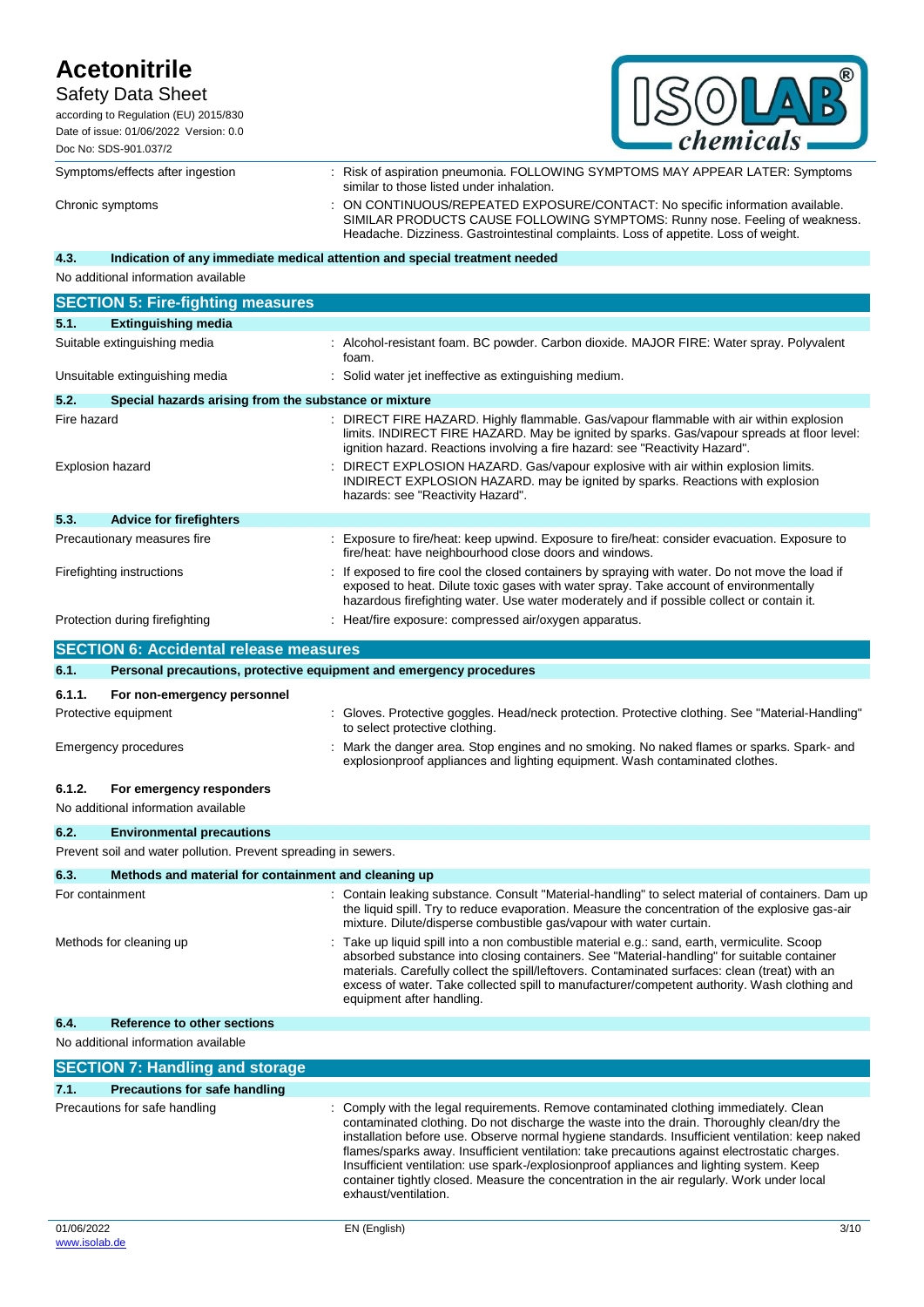Safety Data Sheet

according to Regulation (EU) 2015/830 Date of issue: 01/06/2022 Version: 0.0 Doc No: SDS-901.037/2



## **7.2. Conditions for safe storage, including any incompatibilities**

| Heat and ignition sources    | : KEEP SUBSTANCE AWAY FROM: heat sources. ignition sources.                                                                                                        |  |  |
|------------------------------|--------------------------------------------------------------------------------------------------------------------------------------------------------------------|--|--|
| Information on mixed storage | : KEEP SUBSTANCE AWAY FROM: oxidizing agents. reducing agents. (strong) acids. (strong)<br>bases. water/moisture.                                                  |  |  |
| Storage area                 | : Store in a dry area. Ventilation at floor level. Fireproof storeroom. Store at ambient<br>temperature. Keep out of direct sunlight. Meet the legal requirements. |  |  |
| Special rules on packaging   | : SPECIAL REQUIREMENTS: hermetical. dry. clean. correctly labelled. meet the legal<br>requirements. Secure fragile packagings in solid containers.                 |  |  |
| Packaging materials          | : SUITABLE MATERIAL: stainless steel. aluminium. iron. polyethylene. glass. MATERIAL TO<br>AVOID: copper. plastics.                                                |  |  |

## **7.3. Specific end use(s)**

## No additional information available

| <b>SECTION 8: Exposure controls/personal protection</b> |                 |                                                     |                   |  |  |  |
|---------------------------------------------------------|-----------------|-----------------------------------------------------|-------------------|--|--|--|
| 8.1.<br><b>Control parameters</b>                       |                 |                                                     |                   |  |  |  |
| Acetonitrile (75-05-8)                                  |                 |                                                     |                   |  |  |  |
| Application Area                                        | Exposure routes | Health effect                                       | Value             |  |  |  |
| Workers                                                 | Inhalation      | Acute local effects, Acute systemic effects         | 68 mg/m3          |  |  |  |
| Workers                                                 | Skin contact    | Long-term systemic effects                          | 32,2 mg/kg BW/d   |  |  |  |
| Workers                                                 | Inhalation      | Long-term local effects, Long-term systemic effects | 68 mg/m3          |  |  |  |
| Consumers                                               | Inhalation      | Acute local effects                                 | 220 mg/m3         |  |  |  |
| Consumers                                               | Inhalation      | Acute systemic effects                              | $22 \text{ mg/m}$ |  |  |  |
| Consumers                                               | Inhalation      | Long-term systemic effects                          | $4,8$ mg/m $3$    |  |  |  |

### **8.2. Exposure controls**

#### **Materials for protective clothing:**

GIVE GOOD RESISTANCE: butyl rubber. chlorinated polyethylene. tetrafluoroethylene. neoprene/butyl rubber. neoprene/natural rubber. GIVE LESS RESISTANCE: PVA. GIVE POOR RESISTANCE: nitrile rubber. polyethylene. natural rubber. neoprene. PVC. viton

#### **Hand protection:**

Gloves

#### **Eye protection:**

Safety glasses

#### **Skin and body protection:**

Head/neck protection. Protective clothing

#### **Respiratory protection:**

Wear gas mask with filter type A if conc. in air > exposure limit

| <b>Device</b> | <b>Filter type</b>                                  | <b>Condition</b>                 | Standard |
|---------------|-----------------------------------------------------|----------------------------------|----------|
| Gas mask      | Type A - High-boiling (>65 °C)<br>organic compounds | If conc. in air > exposure limit |          |



| <b>SECTION 9: Physical and chemical properties</b> |                                                       |      |  |  |
|----------------------------------------------------|-------------------------------------------------------|------|--|--|
| 9.1.                                               | Information on basic physical and chemical properties |      |  |  |
| Physical state                                     | : Liquid                                              |      |  |  |
| Appearance                                         | $:$ Liquid.                                           |      |  |  |
| Molecular mass                                     | $: 41.05$ g/mol                                       |      |  |  |
| Colour                                             | : Colourless.                                         |      |  |  |
| 01/06/2022                                         | EN (English)                                          | 4/10 |  |  |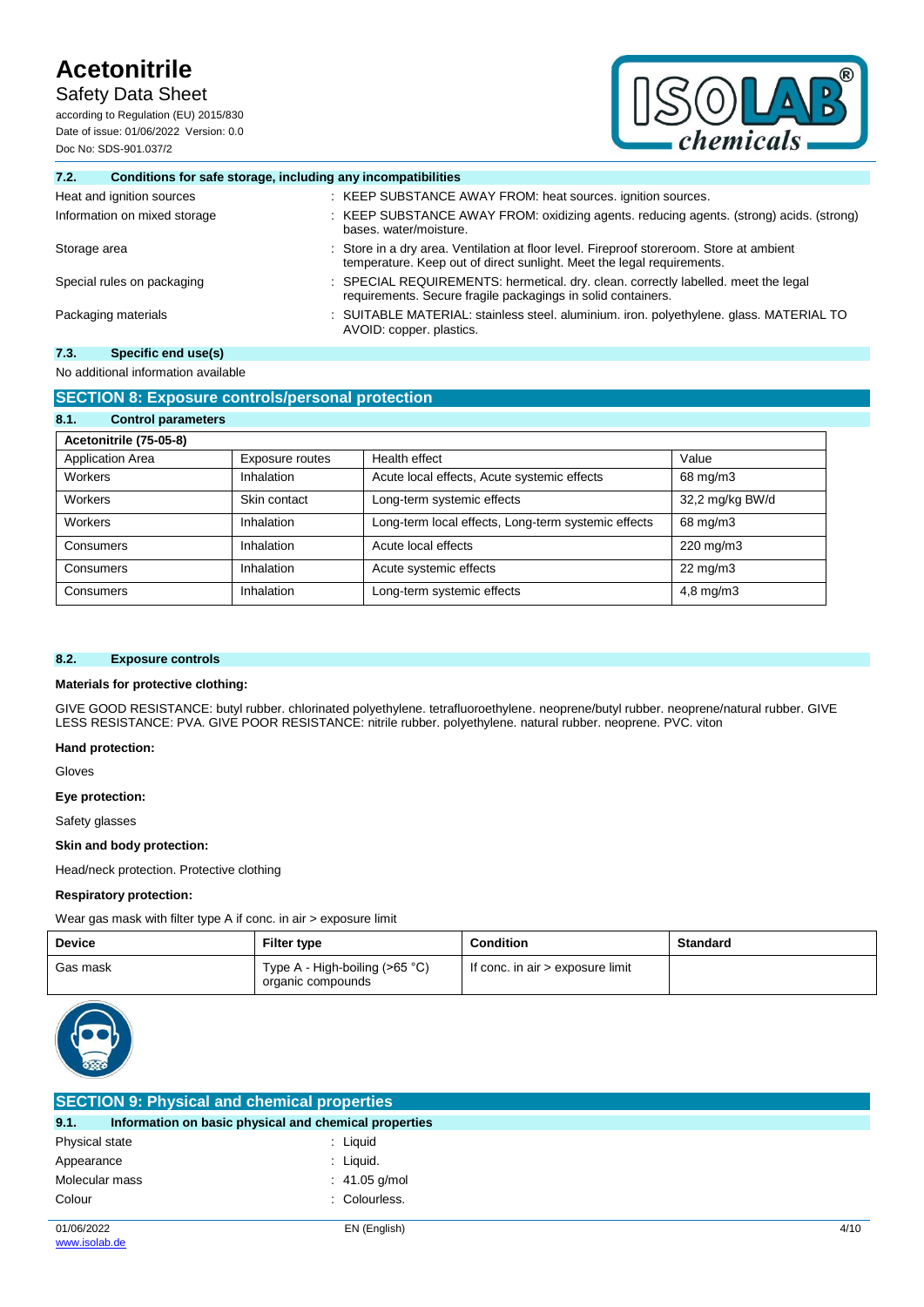## Safety Data Sheet

according to Regulation (EU) 2015/830 Date of issue: 01/06/2022 Version: 0.0 Doc No: SDS-901.037/2



| Odour                                                                 |  | : Sweet odour. Aromatic odour. Ether-like odour.                                                                                                                                                                                                                                                                    |  |
|-----------------------------------------------------------------------|--|---------------------------------------------------------------------------------------------------------------------------------------------------------------------------------------------------------------------------------------------------------------------------------------------------------------------|--|
| Odour threshold                                                       |  | $\therefore$ 42 ppm<br>$70 \text{ mg/m}^3$                                                                                                                                                                                                                                                                          |  |
| pH                                                                    |  | No data available                                                                                                                                                                                                                                                                                                   |  |
| Relative evaporation rate (butylacetate=1)                            |  | 5.8                                                                                                                                                                                                                                                                                                                 |  |
| Melting point                                                         |  | $: 45.7^{\circ}$ C                                                                                                                                                                                                                                                                                                  |  |
| Freezing point                                                        |  | : No data available                                                                                                                                                                                                                                                                                                 |  |
| Boiling point                                                         |  | 81.6 °C (1013 hPa)                                                                                                                                                                                                                                                                                                  |  |
| Flash point                                                           |  | $\therefore$ 2 °C closed cup                                                                                                                                                                                                                                                                                        |  |
| Critical temperature                                                  |  | : 275 °C                                                                                                                                                                                                                                                                                                            |  |
| Auto-ignition temperature                                             |  | : 524 °C                                                                                                                                                                                                                                                                                                            |  |
| Decomposition temperature                                             |  | : $>120 °C$                                                                                                                                                                                                                                                                                                         |  |
| Flammability (solid, gas)                                             |  | : No data available                                                                                                                                                                                                                                                                                                 |  |
| Vapour pressure                                                       |  | 97 hPa (20 °C)                                                                                                                                                                                                                                                                                                      |  |
| Vapour pressure at 50 °C                                              |  | 360 hPa (50 °C)                                                                                                                                                                                                                                                                                                     |  |
| Critical pressure                                                     |  | 48320 hPa                                                                                                                                                                                                                                                                                                           |  |
| Relative vapour density at 20 °C                                      |  | 1.4                                                                                                                                                                                                                                                                                                                 |  |
| Relative density                                                      |  | : $0.79(20 °C)$                                                                                                                                                                                                                                                                                                     |  |
| Relative density of saturated gas/air mixture                         |  | : 1.04                                                                                                                                                                                                                                                                                                              |  |
| Density                                                               |  | $: 786 \text{ kg/m}^3$                                                                                                                                                                                                                                                                                              |  |
| Solubility<br>Water: Complete<br>Ethanol: Complete<br>Ether: Complete |  | Soluble in water. Soluble in ethanol. Soluble in ether. Soluble in acetone. Soluble in chloroform.<br>Soluble in methylacetate. Soluble in dichloroethane. Soluble in tetrachloromethane. Soluble in<br>tetrachloroethene. Soluble in methanol. Soluble in ethylacetate. Soluble in oils/fats.<br>Acetone: Complete |  |
| Log Pow                                                               |  | 0.29 (Weight of evidence approach; Equivalent or similar to OECD 107; 25 °C)                                                                                                                                                                                                                                        |  |
| Viscosity, kinematic                                                  |  | No data available                                                                                                                                                                                                                                                                                                   |  |
| Viscosity, dynamic                                                    |  | : $0.003$ Pa.s (40 °C)                                                                                                                                                                                                                                                                                              |  |
| <b>Explosive properties</b>                                           |  | No data available                                                                                                                                                                                                                                                                                                   |  |
| Oxidising properties                                                  |  | No data available                                                                                                                                                                                                                                                                                                   |  |
| <b>Explosive limits</b>                                               |  | $: 3.0 - 17.0$ vol %                                                                                                                                                                                                                                                                                                |  |
| 9.2.<br><b>Other information</b>                                      |  |                                                                                                                                                                                                                                                                                                                     |  |
| Specific conductivity                                                 |  | 60000 pS/m                                                                                                                                                                                                                                                                                                          |  |
| Saturation concentration                                              |  | 163 $g/m3$                                                                                                                                                                                                                                                                                                          |  |
| VOC content                                                           |  | 100 %                                                                                                                                                                                                                                                                                                               |  |
| Other properties                                                      |  | Gas/vapour heavier than air at 20°C. Clear. Volatile. Substance has neutral reaction. May<br>generate electrostatic charges.                                                                                                                                                                                        |  |

## **SECTION 10: Stability and reactivity**

### **10.1. Reactivity**

Reacts slowly with water (moisture): release of corrosive gases/vapours (ammonia, nitrous vapours). On heating: release of toxic/combustible gases/vapours (hydrogen cyanide). On burning: release of toxic and corrosive gases/vapours (nitrous vapours, carbon monoxide - carbon dioxide). Reacts violently with (strong) oxidizers: (increased) risk of fire/explosion. Reacts violently with (strong) reducers. Violent exothermic reaction with (some) acids: release of toxic and corrosive gases/vapours (nitrous vapours).

| 10.2.      | <b>Chemical stability</b>           |              |      |
|------------|-------------------------------------|--------------|------|
|            | Unstable on exposure to moisture.   |              |      |
| 10.3.      | Possibility of hazardous reactions  |              |      |
|            | No additional information available |              |      |
| 10.4.      | <b>Conditions to avoid</b>          |              |      |
|            | No additional information available |              |      |
| 10.5.      | Incompatible materials              |              |      |
|            | No additional information available |              |      |
| 10.6.      | Hazardous decomposition products    |              |      |
|            | No additional information available |              |      |
| 01/06/2022 |                                     | EN (English) | 5/10 |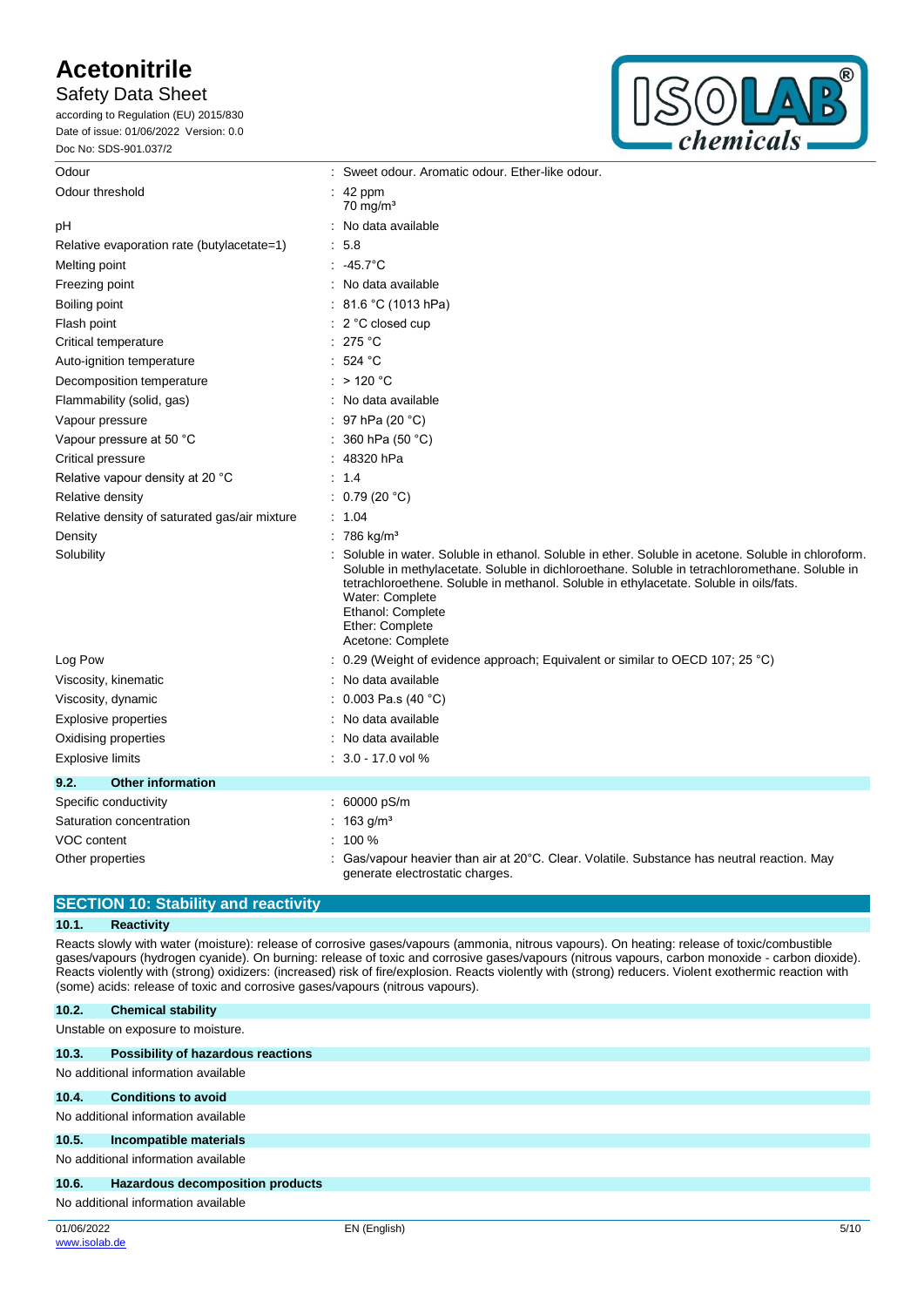Safety Data Sheet

according to Regulation (EU) 2015/830 Date of issue: 01/06/2022 Version: 0.0 Doc No: SDS-901.037/2



| <b>SECTION 11: Toxicological information</b>  |                                                                                                     |  |  |
|-----------------------------------------------|-----------------------------------------------------------------------------------------------------|--|--|
| Information on toxicological effects<br>11.1. |                                                                                                     |  |  |
| Acute toxicity                                | : Dermal: Harmful in contact with skin, Inhalation: Harmful if inhaled, Oral: Harmful if swallowed. |  |  |
| Acetonitrile (75-05-8)                        |                                                                                                     |  |  |
| LD50 oral rat                                 | 2730 mg/kg                                                                                          |  |  |
| LD50 dermal rabbit                            | $> 2.000$ mg/kg                                                                                     |  |  |
| LC50 inhalation rat (mg/l)                    | 27 mg/l/4h (Rat)                                                                                    |  |  |
| Skin corrosion/irritation                     | : Not classified                                                                                    |  |  |
| Serious eye damage/irritation                 | Causes serious eye irritation.                                                                      |  |  |
| Respiratory or skin sensitisation             | Not classified<br>÷                                                                                 |  |  |
| Germ cell mutagenicity                        | : Not classified                                                                                    |  |  |
| Carcinogenicity                               | : Not classified                                                                                    |  |  |
| Reproductive toxicity                         | Not classified<br>÷.                                                                                |  |  |
| STOT-single exposure                          | : Not classified                                                                                    |  |  |
| STOT-repeated exposure                        | Not classified<br>÷                                                                                 |  |  |
| Aspiration hazard                             | Not classified<br>÷                                                                                 |  |  |

| <b>SECTION 12: Ecological information</b> |                                                                                                                                                                                                                                                                                                                                                                                                                                                |
|-------------------------------------------|------------------------------------------------------------------------------------------------------------------------------------------------------------------------------------------------------------------------------------------------------------------------------------------------------------------------------------------------------------------------------------------------------------------------------------------------|
| 12.1.<br><b>Toxicity</b>                  |                                                                                                                                                                                                                                                                                                                                                                                                                                                |
| Ecology - general                         | : Classification concerning the environment: not applicable.                                                                                                                                                                                                                                                                                                                                                                                   |
| Ecology - air                             | : Not classified as dangerous for the ozone layer (Regulation (EC) No 1005/2009).                                                                                                                                                                                                                                                                                                                                                              |
| Ecology - water                           | : Ground water pollutant. Maximum concentration in drinking water: 0.050 mg/l (cyanide)<br>(Directive 98/83/EC). Not harmful to fishes (LC50(96h) >1000 mg/l). Not harmful to<br>invertebrates (Daphnia) (EC50 (48h) > 1000 mg/l). Not harmful to algae (EC50 (72h) >1000<br>mg/l). Highly toxic to plankton. Not harmful to bacteria (EC50 >1000 mg/l). Inhibition of<br>activated sludge. Nitrification of activated sludge isn't inhibited. |

| Acetonitrile (75-05-8)  |                                                                                                                                                      |
|-------------------------|------------------------------------------------------------------------------------------------------------------------------------------------------|
| LC50 fish 1             | 1640 mg/l (LC50; Other; 96 h; Pimephales promelas; Flow-through system; Fresh water;<br>Experimental value)                                          |
| EC50 Daphnia 1          | > 1000 mg/l (EC50; OECD 202: Daphnia sp. Acute Immobilisation Test; 48 h; Daphnia magna;<br>Semi-static system; Fresh water; Experimental value)     |
| Threshold limit algae 1 | 9696 mg/l (EC50; ISO 10253; 72 h; Phaeodactylum; Static system; Salt water; Experimental<br>value)                                                   |
| Threshold limit algae 2 | > 1000 mg/l (EC50; OECD 201: Alga, Growth Inhibition Test; 72 h; Pseudokirchneriella<br>subcapitata; Static system; Fresh water; Experimental value) |

## **12.2. Persistence and degradability**

| Acetonitrile (75-05-8)          |                                                                                       |
|---------------------------------|---------------------------------------------------------------------------------------|
| Persistence and degradability   | Readily biodegradable in water. No (test)data on mobility of the substance available. |
| Biochemical oxygen demand (BOD) | $0.17$ g $O_2$ /g substance                                                           |
| <b>ThOD</b>                     | $3.12$ g O <sub>2</sub> /g substance                                                  |

## **12.3. Bioaccumulative potential**

| Acetonitrile (75-05-8)        |                                                                              |
|-------------------------------|------------------------------------------------------------------------------|
| BCF other aquatic organisms 1 | 3.162 (BCF: BCFWIN)                                                          |
| Log Pow                       | 0.29 (Weight of evidence approach; Equivalent or similar to OECD 107; 25 °C) |
| Bioaccumulative potential     | Low potential for bioaccumulation (Log Kow $<$ 4).                           |

## **12.4. Mobility in soil**

| <b>. በ5-አ</b><br>$\mathbf{a}$<br>.<br>не |                                     |
|------------------------------------------|-------------------------------------|
| .<br>tension<br>、<br>avo                 | 100.90<br>N/m<br>14 U<br>∪.∪∠J<br>ີ |

## **12.5. Results of PBT and vPvB assessment**

#### No additional information available

## **12.6. Other adverse effects**

|  | No additional information available |  |
|--|-------------------------------------|--|
|  |                                     |  |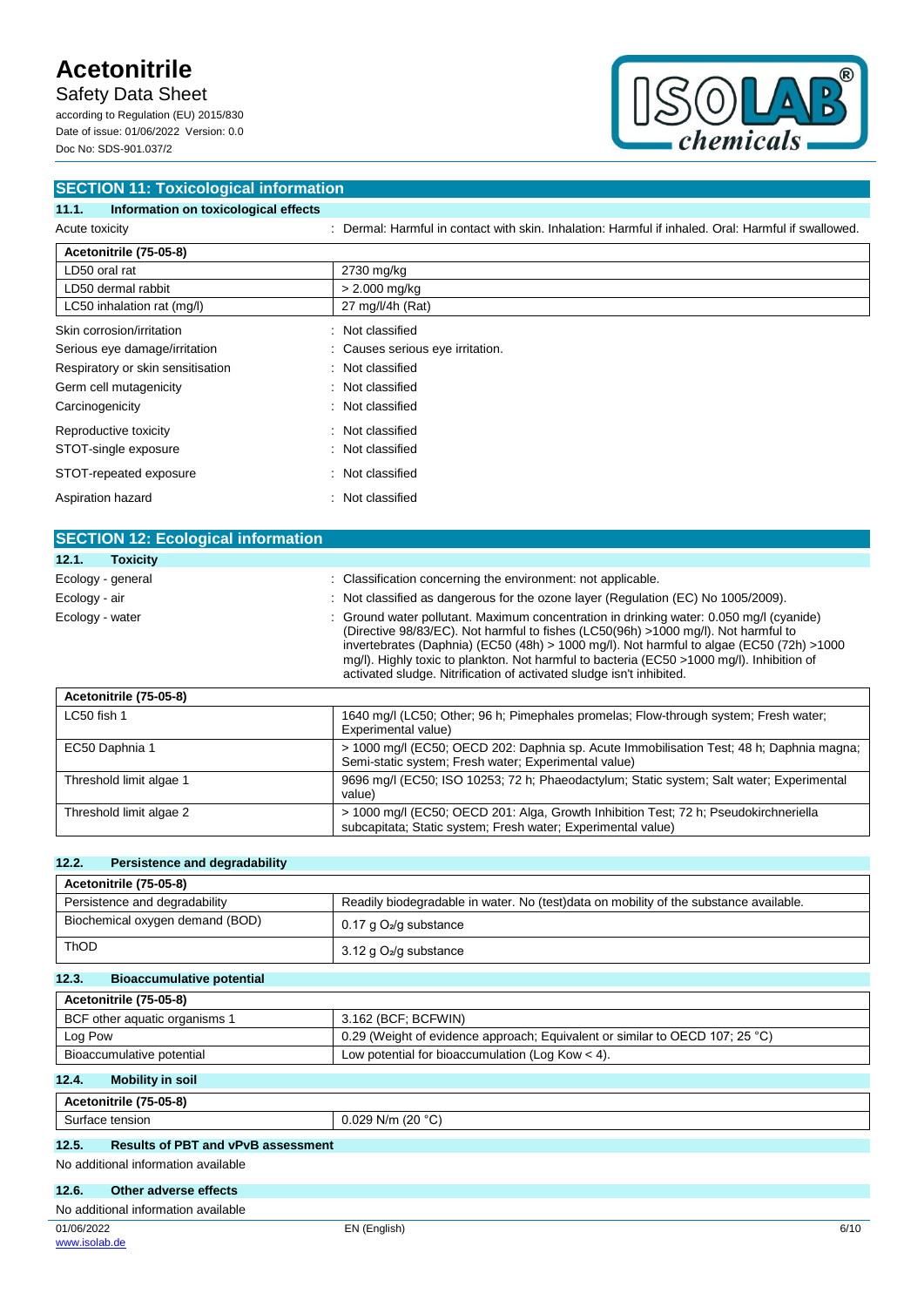Safety Data Sheet

according to Regulation (EU) 2015/830 Date of issue: 01/06/2022 Version: 0.0 Doc No: SDS-901.037/2



**SECTION 13: Disposal considerations 13.1. Waste treatment methods**

| Product/Packaging disposal recommendations<br>Hazardous waste shall not be mixed together with other waste. Different types of hazardous<br>waste shall not be mixed together if this may entail a risk of pollution or create problems for the<br>further management of the waste. Hazardous waste shall be managed responsibly. All entities<br>that store, transport or handle hazardous waste shall take the necessary measures to prevent<br>risks of pollution or damage to people or animals. Remove waste in accordance with local<br>and/or national regulations. Recycle by distillation. Do not landfill. Incinerate under surveillance<br>with energy recovery. Do not discharge into drains or the environment.<br>: LWCA (the Netherlands): KGA category 06. Hazardous waste according to Directive<br>Additional information<br>2008/98/EC.<br>: 16 05 06* - laboratory chemicals consisting of or containing dangerous substances including<br>European List of Waste (LoW) code<br>mixtures of laboratory chemicals | 10. L<br>waste treatment methods |  |
|--------------------------------------------------------------------------------------------------------------------------------------------------------------------------------------------------------------------------------------------------------------------------------------------------------------------------------------------------------------------------------------------------------------------------------------------------------------------------------------------------------------------------------------------------------------------------------------------------------------------------------------------------------------------------------------------------------------------------------------------------------------------------------------------------------------------------------------------------------------------------------------------------------------------------------------------------------------------------------------------------------------------------------------|----------------------------------|--|
|                                                                                                                                                                                                                                                                                                                                                                                                                                                                                                                                                                                                                                                                                                                                                                                                                                                                                                                                                                                                                                      |                                  |  |
|                                                                                                                                                                                                                                                                                                                                                                                                                                                                                                                                                                                                                                                                                                                                                                                                                                                                                                                                                                                                                                      |                                  |  |
|                                                                                                                                                                                                                                                                                                                                                                                                                                                                                                                                                                                                                                                                                                                                                                                                                                                                                                                                                                                                                                      |                                  |  |

#### **SECTION 14: Transport information** In accordance with ADR / RID / IMDG / IATA / ADN

| IN accordance with ADR / RID / IMDG / IATA / ADN |                                   |                             |                       |                       |  |
|--------------------------------------------------|-----------------------------------|-----------------------------|-----------------------|-----------------------|--|
| <b>ADR</b>                                       | <b>IMDG</b>                       | <b>IATA</b>                 | <b>ADN</b>            | <b>RID</b>            |  |
| 14.1.<br><b>UN number</b>                        |                                   |                             |                       |                       |  |
| 1648                                             | 1648                              | 1648                        | 1648                  | 1648                  |  |
| 14.2.<br>UN proper shipping name                 |                                   |                             |                       |                       |  |
| <b>ACETONITRILE</b>                              | <b>ACETONITRILE</b>               | Acetonitrile                | <b>ACETONITRILE</b>   | <b>ACETONITRILE</b>   |  |
| <b>Transport document description</b>            |                                   |                             |                       |                       |  |
| UN 1648 ACETONITRILE,                            | UN 1648 ACETONITRILE,             | UN 1648 Acetonitrile, 3, II | UN 1648 ACETONITRILE, | UN 1648 ACETONITRILE, |  |
| 3, II, (D/E)                                     | 3, II $(2^{\circ}C \text{ c.c.})$ |                             | $3,$ II               | $3,$ II               |  |
|                                                  |                                   |                             |                       |                       |  |
| 14.3.<br>Transport hazard class(es)              |                                   |                             |                       |                       |  |
| 3                                                | 3                                 | 3                           | 3                     | 3                     |  |
|                                                  |                                   |                             |                       | W                     |  |
| 14.4.<br><b>Packing group</b>                    |                                   |                             |                       |                       |  |
| Ш                                                | Ш                                 | Ш                           | Ш                     | Ш                     |  |
| 14.5.<br><b>Environmental hazards</b>            |                                   |                             |                       |                       |  |
| Dangerous for the                                | Dangerous for the                 | Dangerous for the           | Dangerous for the     | Dangerous for the     |  |
| environment : No                                 | environment : No                  | environment : No            | environment : No      | environment : No      |  |
|                                                  | Marine pollutant: No              |                             |                       |                       |  |
| No supplementary information available           |                                   |                             |                       |                       |  |
|                                                  |                                   |                             |                       |                       |  |

### **14.6. Special precautions for user**

## **- Overland transport**

| Classification code (ADR)                                    | : F1                |
|--------------------------------------------------------------|---------------------|
| Limited quantities (ADR)                                     | : 11                |
| Excepted quantities (ADR)                                    | : E2                |
| Packing instructions (ADR)                                   | : P001, IBC02, R001 |
| Mixed packing provisions (ADR)                               | : MP19              |
| Portable tank and bulk container instructions<br>(ADR)       | : T7                |
| Portable tank and bulk container special<br>provisions (ADR) | $:$ TP2             |
| Tank code (ADR)                                              | : LGBF              |
| Vehicle for tank carriage                                    | : FL                |
| Transport category (ADR)                                     | $\therefore$ 2      |
| Special provisions for carriage - Operation<br>(ADR)         | $:$ S2, S20         |
| Hazard identification number (Kemler No.)                    | : 33                |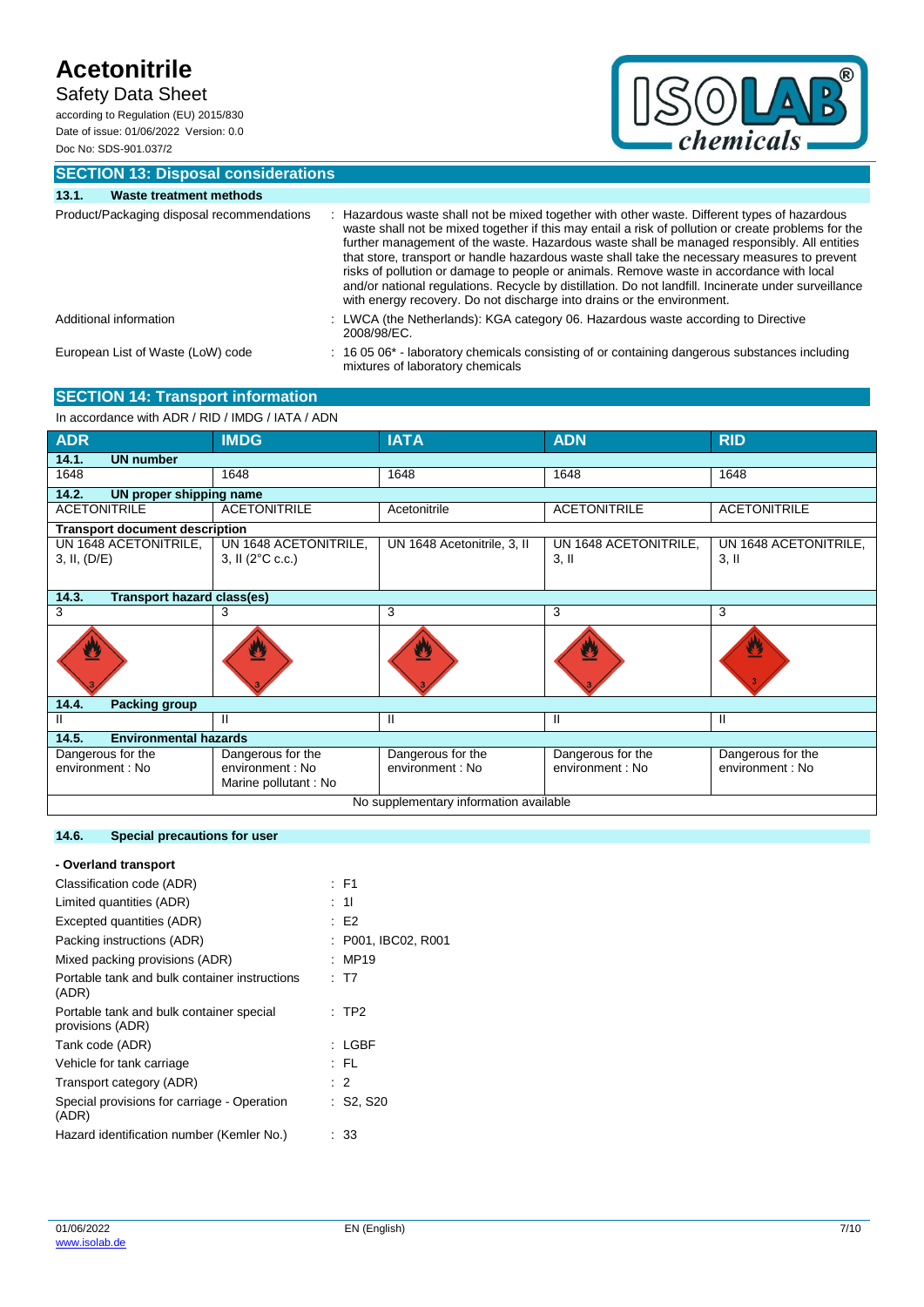Safety Data Sheet

according to Regulation (EU) 2015/830 Date of issue: 01/06/2022 Version: 0.0 Doc No: SDS-901.037/2

Orange plates in the set of the set of the set of the set of the set of the set of the set of the set of the set of the set of the set of the set of the set of the set of the set of the set of the set of the set of the set

 $^{\circledR}$  $\bigcirc$  $\sqrt{\frac{D}{D}}$ chemicals

|                                                                                 | 1648                                                                                                                                                                                                                     |
|---------------------------------------------------------------------------------|--------------------------------------------------------------------------------------------------------------------------------------------------------------------------------------------------------------------------|
| Tunnel restriction code (ADR)                                                   | $\therefore$ D/E                                                                                                                                                                                                         |
| - Transport by sea                                                              |                                                                                                                                                                                                                          |
| Transport regulations (IMDG)                                                    | : Subject                                                                                                                                                                                                                |
| Limited quantities (IMDG)                                                       | : 1L                                                                                                                                                                                                                     |
| Excepted quantities (IMDG)                                                      | $\therefore$ E2                                                                                                                                                                                                          |
| Packing instructions (IMDG)                                                     | : P001                                                                                                                                                                                                                   |
| IBC packing instructions (IMDG)                                                 | $\therefore$ IBC02                                                                                                                                                                                                       |
| Tank instructions (IMDG)                                                        | : T7                                                                                                                                                                                                                     |
| Tank special provisions (IMDG)                                                  | :TP2                                                                                                                                                                                                                     |
| EmS-No. (Fire)                                                                  | $\therefore$ F-E                                                                                                                                                                                                         |
| EmS-No. (Spillage)                                                              | $\therefore$ S-D                                                                                                                                                                                                         |
| Stowage category (IMDG)                                                         | $\mathbf{B}$                                                                                                                                                                                                             |
| Stowage and handling (IMDG)                                                     | $\therefore$ SW2                                                                                                                                                                                                         |
| Flash point (IMDG)                                                              | $: 2^{\circ}$ C c.c.                                                                                                                                                                                                     |
| Properties and observations (IMDG)                                              | : Colourless, volatile liquid. Flashpoint: 2°C c.c. Explosive limits: 3% to 16% Miscible with<br>water. When involved in a fire, evolves toxic cyanide fumes. Harmful if swallowed, by skin<br>contact or by inhalation. |
| MFAG-No                                                                         | $\therefore$ 127                                                                                                                                                                                                         |
| - Air transport                                                                 |                                                                                                                                                                                                                          |
| Transport regulations (IATA)                                                    | : Subject to the provisions                                                                                                                                                                                              |
| PCA Excepted quantities (IATA)                                                  | E2                                                                                                                                                                                                                       |
| PCA Limited quantities (IATA)                                                   | : Y341                                                                                                                                                                                                                   |
| PCA limited quantity max net quantity (IATA)                                    | : 1L                                                                                                                                                                                                                     |
| PCA packing instructions (IATA)                                                 | .353                                                                                                                                                                                                                     |
| PCA max net quantity (IATA)                                                     | $\therefore$ 5L                                                                                                                                                                                                          |
| CAO packing instructions (IATA)                                                 | : 364                                                                                                                                                                                                                    |
| CAO max net quantity (IATA)                                                     | .60L                                                                                                                                                                                                                     |
| ERG code (IATA)                                                                 | : 3L                                                                                                                                                                                                                     |
| - Inland waterway transport                                                     |                                                                                                                                                                                                                          |
| Classification code (ADN)                                                       | $\therefore$ F1                                                                                                                                                                                                          |
| Limited quantities (ADN)                                                        | : 1L                                                                                                                                                                                                                     |
| Excepted quantities (ADN)                                                       | $\therefore$ E2                                                                                                                                                                                                          |
| Carriage permitted (ADN)                                                        | : T                                                                                                                                                                                                                      |
| Equipment required (ADN)                                                        | $:$ PP, EX, A                                                                                                                                                                                                            |
| Ventilation (ADN)                                                               | $\therefore$ VE01                                                                                                                                                                                                        |
| Number of blue cones/lights (ADN)                                               | : 1                                                                                                                                                                                                                      |
| - Rail transport                                                                |                                                                                                                                                                                                                          |
| Transport regulations (RID)                                                     | : Subject                                                                                                                                                                                                                |
| Classification code (RID)                                                       | $:$ F1                                                                                                                                                                                                                   |
| Limited quantities (RID)                                                        | : 1L                                                                                                                                                                                                                     |
| Excepted quantities (RID)                                                       | $\cdot$ E2                                                                                                                                                                                                               |
| Packing instructions (RID)                                                      | : P001, IBC02, R001                                                                                                                                                                                                      |
| Mixed packing provisions (RID)<br>Portable tank and bulk container instructions | : MP19<br>: T7                                                                                                                                                                                                           |
| (RID)<br>Portable tank and bulk container special                               | :TP2                                                                                                                                                                                                                     |
| provisions (RID)                                                                |                                                                                                                                                                                                                          |
| Tank codes for RID tanks (RID)                                                  | : LGBF                                                                                                                                                                                                                   |
| Transport category (RID)                                                        | $\therefore$ 2                                                                                                                                                                                                           |
| Colis express (express parcels) (RID)                                           | $\therefore$ CE7                                                                                                                                                                                                         |

 $\overline{33}$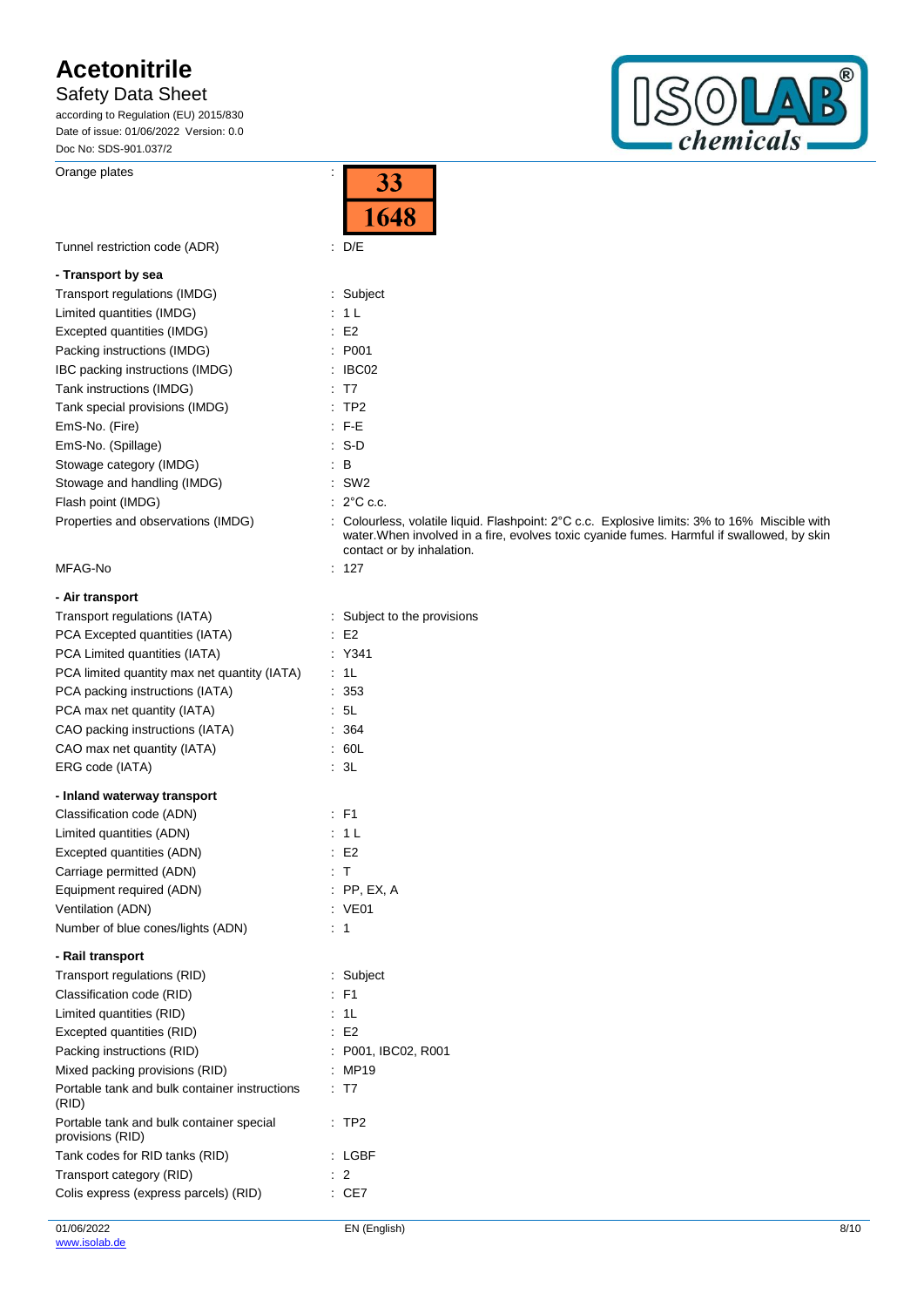Safety Data Sheet

according to Regulation (EU) 2015/830 Date of issue: 01/06/2022 Version: 0.0 Doc No: SDS-901.037/2

Hazard identification number (RID) 33



|                                                                                | <b>Hazard Refinition Hampor (RD)</b>                                                 |  |                                                                                                                                              |  |  |  |
|--------------------------------------------------------------------------------|--------------------------------------------------------------------------------------|--|----------------------------------------------------------------------------------------------------------------------------------------------|--|--|--|
| 14.7.                                                                          | Transport in bulk according to Annex II of Marpol and the IBC Code                   |  |                                                                                                                                              |  |  |  |
| Not applicable                                                                 |                                                                                      |  |                                                                                                                                              |  |  |  |
|                                                                                | <b>SECTION 15: Regulatory information</b>                                            |  |                                                                                                                                              |  |  |  |
| 15.1.                                                                          |                                                                                      |  | Safety, health and environmental regulations/legislation specific for the substance or mixture                                               |  |  |  |
| 15.1.1.                                                                        | <b>EU-Regulations</b>                                                                |  |                                                                                                                                              |  |  |  |
|                                                                                | No REACH Annex XVII restrictions                                                     |  |                                                                                                                                              |  |  |  |
|                                                                                | Acetonitrile is not on the REACH Candidate List                                      |  |                                                                                                                                              |  |  |  |
|                                                                                | Acetonitrile is not on the REACH Annex XIV List                                      |  |                                                                                                                                              |  |  |  |
| VOC content                                                                    |                                                                                      |  | $: 100 \%$                                                                                                                                   |  |  |  |
| 15.1.2.                                                                        | <b>National regulations</b>                                                          |  |                                                                                                                                              |  |  |  |
| Germany                                                                        |                                                                                      |  |                                                                                                                                              |  |  |  |
|                                                                                | VwVwS Annex reference                                                                |  | : Water hazard class (WGK) 2, hazard to waters (Classification according to VwVwS, Annex 1 or<br>2; ID No. 8)                                |  |  |  |
| <b>WGK</b> remark                                                              |                                                                                      |  | Classification water polluting in compliance with Verwaltungsvorschrift wassergefährdender<br>Stoffe (VwVwS) of 27 July 2005 (Anhang 2)      |  |  |  |
| 12th Ordinance Implementing the Federal<br>Immission Control Act - 12. BlmSchV |                                                                                      |  | : Is not subject of the 12. BlmSchV (Hazardous Incident Ordinance)                                                                           |  |  |  |
| <b>Netherlands</b>                                                             |                                                                                      |  |                                                                                                                                              |  |  |  |
|                                                                                | SZW-lijst van kankerverwekkende stoffen                                              |  | : The substance is not listed                                                                                                                |  |  |  |
|                                                                                | SZW-lijst van mutagene stoffen                                                       |  | The substance is not listed                                                                                                                  |  |  |  |
|                                                                                | NIET-limitatieve lijst van voor de voortplanting<br>giftige stoffen - Borstvoeding   |  | The substance is not listed                                                                                                                  |  |  |  |
|                                                                                | NIET-limitatieve lijst van voor de voortplanting<br>giftige stoffen - Vruchtbaarheid |  | : The substance is not listed                                                                                                                |  |  |  |
|                                                                                | NIET-limitatieve lijst van voor de voortplanting<br>giftige stoffen - Ontwikkeling   |  | : The substance is not listed                                                                                                                |  |  |  |
| <b>Denmark</b>                                                                 |                                                                                      |  |                                                                                                                                              |  |  |  |
|                                                                                | Class for fire hazard                                                                |  | Class I-1                                                                                                                                    |  |  |  |
| Store unit                                                                     |                                                                                      |  | 1 liter                                                                                                                                      |  |  |  |
|                                                                                | <b>Classification remarks</b>                                                        |  | : F <flam. 2="" liq.="">; Emergency management guidelines for the storage of flammable liquids<br/>must be followed</flam.>                  |  |  |  |
|                                                                                | Recommendations Danish Regulation                                                    |  | Young people below the age of 18 years are not allowed to use the product                                                                    |  |  |  |
|                                                                                |                                                                                      |  | Pregnant/breastfeeding women working with the product must not be in direct contact with the<br>product                                      |  |  |  |
|                                                                                |                                                                                      |  | The requirements from the Danish Working Environment Authorities regarding work with<br>carcinogens must be followed during use and disposal |  |  |  |
| 4E <sub>2</sub>                                                                | Chamisal cofatu occasoman                                                            |  |                                                                                                                                              |  |  |  |

**15.2. Chemical safety assessment**

No additional information available

## **SECTION 16: Other information**

| Abbreviations and acronyms: |                                                                                                 |  |  |  |
|-----------------------------|-------------------------------------------------------------------------------------------------|--|--|--|
| <b>ADN</b>                  | European Agreement concerning the International Carriage of Dangerous Goods by Inland Waterways |  |  |  |
| <b>ADR</b>                  | European Agreement concerning the International Carriage of Dangerous Goods by Road             |  |  |  |
| <b>ATE</b>                  | <b>Acute Toxicity Estimate</b>                                                                  |  |  |  |
| <b>BCF</b>                  | Bioconcentration factor                                                                         |  |  |  |
| <b>CLP</b>                  | Classification Labelling Packaging Regulation; Regulation (EC) No 1272/2008                     |  |  |  |
| <b>EC50</b>                 | Median effective concentration                                                                  |  |  |  |
| <b>IATA</b>                 | International Air Transport Association                                                         |  |  |  |
| <b>IMDG</b>                 | International Maritime Dangerous Goods                                                          |  |  |  |
| <b>LC50</b>                 | Median lethal concentration                                                                     |  |  |  |
| LD50                        | Median lethal dose                                                                              |  |  |  |